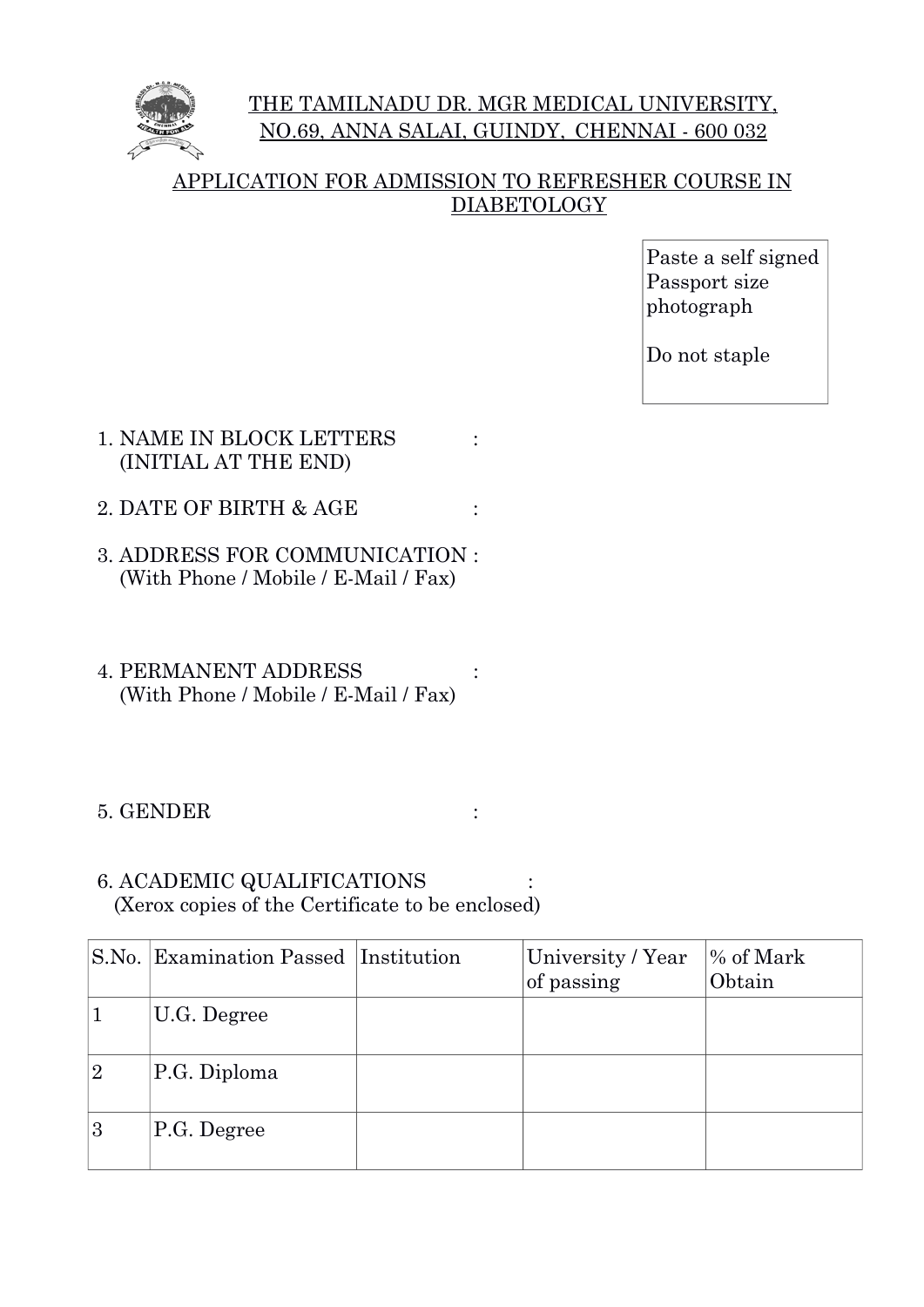a) NAME OF THE COUNCIL : IN WHICH REGISTERED

- b) REGISTRATION NO. AND DATE :
- 7. WHETHER THE APPLICANT HAS : POSSESSED CLINICAL EXPERIENCE

IF SO FURNISH THE FOLLOWING DETAILS

- I. CLINICAL EXPERIENCE
	- a) NO. OF YEARS OF PRIVATE PRACTICE :
	- b) NO.OF YEARS IN RURAL SERVICE :
	- c) NO. OF YEARS OF SERVICE GOVT/PRIVATE HOSPITAL :

### DECLARATION BY THE APPLICANT

I HEREBY DECLARE THAT ALL THE PARTICULARS FURNISHED BY ME IN THE APPLICATION FORM ARE TRUE TO THE BEST OF MY KNOWLEDGE AND BELIEF.

I FURTHER DECLARE THAT IF IT IS FOUND OTHERWISE, I AM LIABLE TO FORFEIT THE SEAT AND OR BE REMOVED FROM THE ROLLS OF THE INSTITUTION AT WHATEVER STAGE OF STUDY I MAY BE, BESIDES MAKING BE LIABLE FOR CRIMINAL PROSECUTION.

### SIGNATURE OF THE APPLICANT

PLACE :

DATE :